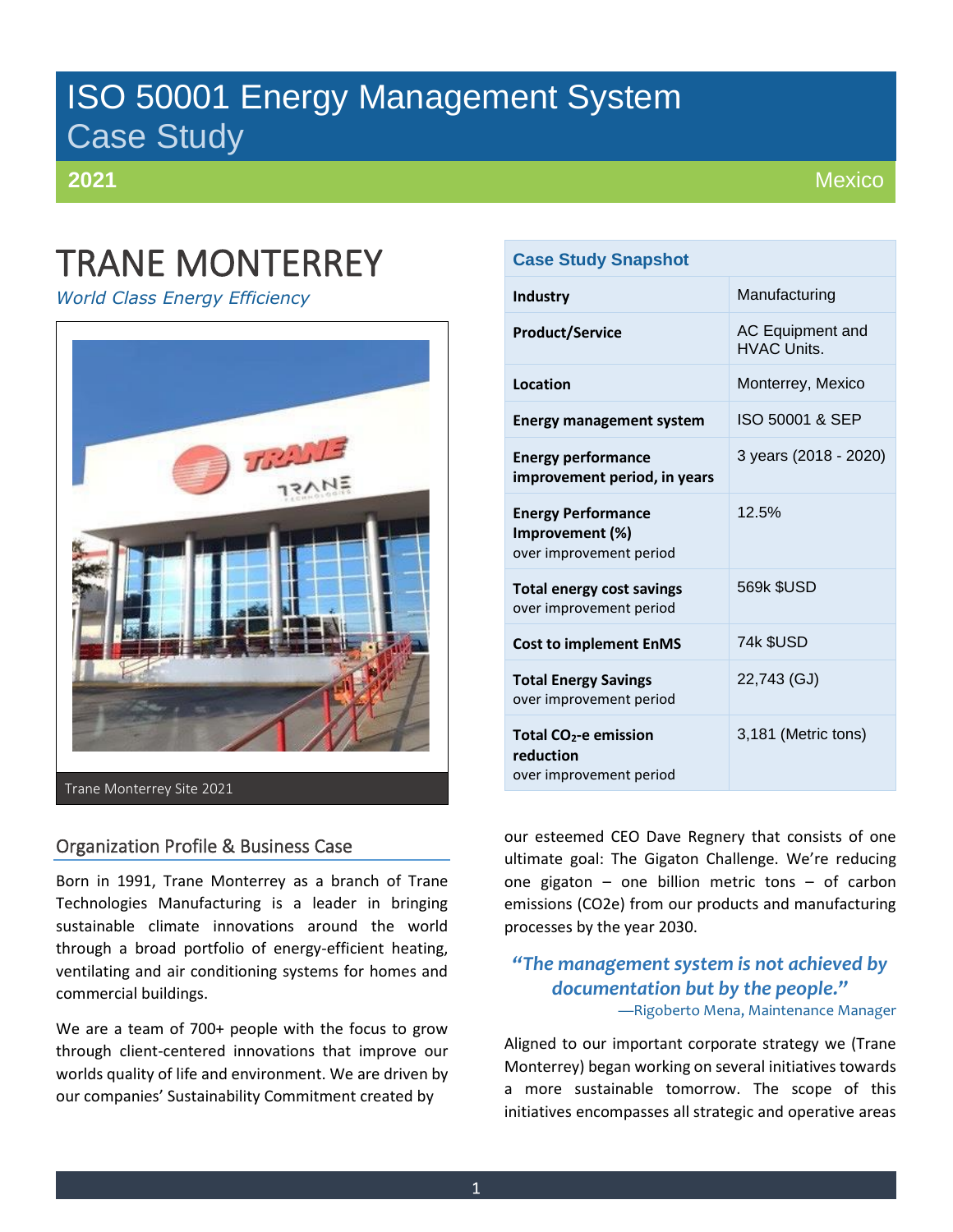#### **2021 Add Country Name(s)**

of the company. Our largest impact on environmental footprint relies on the manufacturing processes of our products and thus began our 5-year long journey of transformation.

Our first step was the creation of our Energy Committee in 2016 formed by an incredible group of people dedicated to deploying the 2030 Sustainability Commitment strategies and leadership principles. Searching for a standard that ensured our company would have a healthy energy management system, cost reduction, environmental impact and an increase in productivity we decided to certify ourselves in ISO 50001 and Superior Energy Performance in 2018. This way we demonstrate to our customers, employees and stake holders that efficient use of energy is prioritized in our organization and that energy is managed systematically.

The implementation has helped us achieved stability and control in our energy management processes. This has allowed us to start pursuing a new level of development resulting in the implementation of 77 projects that get us closer and closer to our net zero waste and carbon neutral objective.

To sustain and encourage the certification required actions and motivation to search for **bold solutions** we've generated an alignment between our company values/leadership principles and energy efficiency. One of our main objectives being to lead by example. Besides the Energy Management Committee an Internal Energy Committee (CIEn) was created to involve leaders of all areas and make sure our monthly reports, weekly topics and energy knowledge campaigns are cascaded to all employees.

This coalition has allowed us to capture the compromise of the personnel across the site allowing programs like the "Energy Suggestions Mailbox" where anyone in the plant can be allowed to propose, participate and implement energy improvement projects (Figure 1). During our Energy Performance Improvement Period we received and worked on 150+ suggestions.

The team created an Energy Showcase Display in both Plant 1 and 3 that exhibits real time information and graphics about energy, water and natural gas consumption. We've also added our Energy Policy, Sustainability values and information in the badges of all the personnel.



**Energy Suggestions Mailbox (78)** 

Dimmer for the regulation of electric power in heating lamps.



*Figure 1.* Energy Suggestion Mailbox participation #78

We're challenging others in our industry and communities to join us with several social responsibility programs that embody sustainability. These past years we've made several reforestation campaigns not only on our site but on our city. In 2020 in one of these instances a total of 50 trees were planted on site and 200 others were given to different participants to plant all over the city. Each year the reforestation participation is increasing confirming our commitment to a more sustainable tomorrow (Figure 2).



*Figure 2.* Reforestation Activity 2020 Trane Monterrey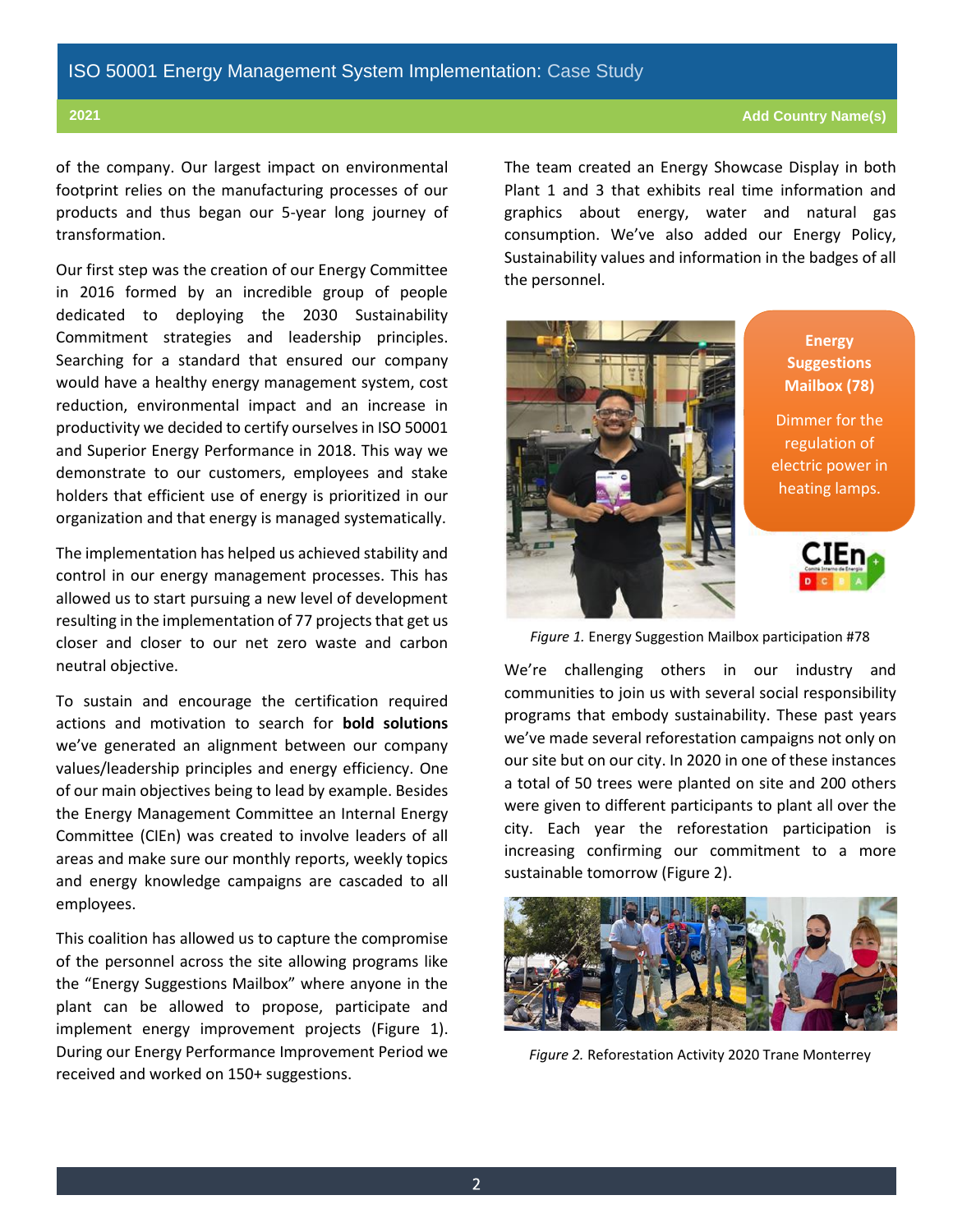We are advancing towards new technologies and clean energy generation. Our new star project is the installation of photovoltaic systems in the roof of our 3 different plants. We are expecting to generate 70% of our actual consumption just with the solar modules. This project will be finished mid-2022. We're also leveraging on Industry 4.0 projects such as the use and implementation of Trane Tracer SC (Application used to control and monitor the use of HVAC systems) all across the 3 sites allowing a remote control that helps in the reduction of our air conditioning systems which is our main significative energy use.

*"An increase in employee engagement and knowledge in sustainability and energy efficiency subjects is one of many benefits from the ISO 50001 implementation."* —Rigoberto Mena, Maintenance Manager

Business Benefits



#### (2018-2020) GT EnPI Tool v3.16.10

Since the implementation of ISO 50001 we have achieved a reduction of energetic costs of \$569,000 dollars, energy savings de 22,743 GJ and CO2e emission reduction of 3,181 tons all adding to our energy performance improvement of 12.5% (Figure 3). After achieving our firsts results, we started paving the way to support the Sustainability Commitment not only holding up to our corporate goals but also making an impact on the world. We soon established ourselves in the top sites that contribute to this objective.

One company can change an industry and one industry can change the world: The most important benefit for us was the impact on our planet. We were able to manage energy consumption savings equivalent to 200 houses or a footprint reduction that saved 26,830 trees.

Other types of benefits were the improvement in environmental consciousness that our personnel developed not only understanding the impact for our company but also in our community and our world. The majority of the established projects during the energy performance improvement period needed their help and discipline; ideal results require ideal behaviors.

We believe the key to achieving these goals was the correct deployment and teachings not only to the personnel in the corporation but to our teams. Georgia Tech trainings and benchmark with several companies to really learn what is the correct way to implement ISO 50001, do the audits and reviews of information. We leverage on historical data to make decisions; we use Trane Tracer SC as the platform to storage and consult this data. We plan the strategic projects using this information during our Hoshin Kanri event.

### Plan

Once a year the energy committee gets together in an exercise called "Hoshin Kanri", a methodology for setting and prioritizing annual targets that align with mid- to long-term plans (Figure 4). In this activity all levels of the organization are taken into account to make sure the true north of the company is prioritized. We expose the potential interactions with the other departments to make sure we have a successful coalition.

We focus on creating problem solving strategies and action plans leveraging on the Deming circle and the historical data created the previous years. During the 2020 Hoshin Kanri the goal of re-certification in 2021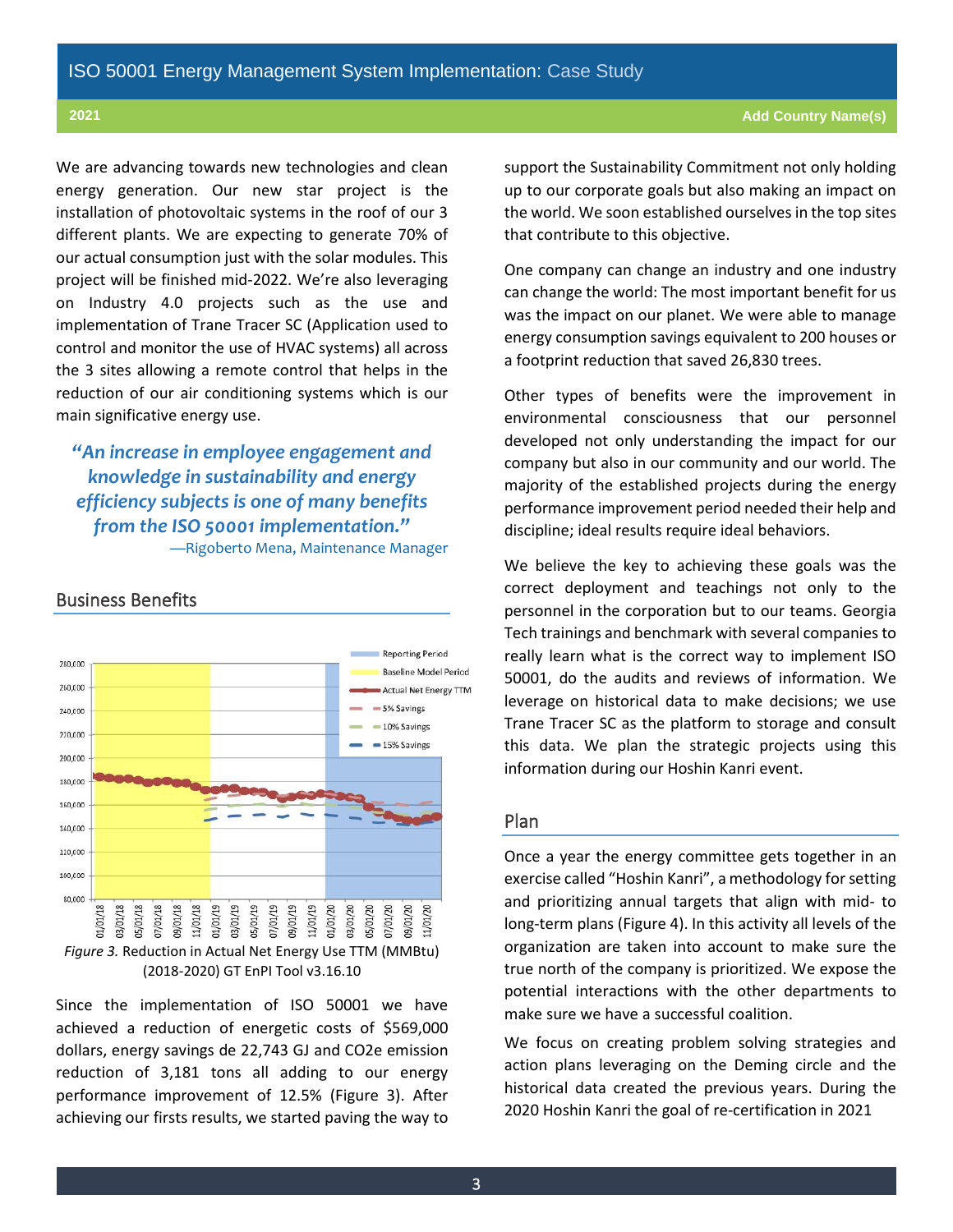

*Figure 4.* Hoshin Kanri X Matrix

was established, and we focused on identifying and eradicating the weaknesses of our EMS.

In our plan our main objectives were maintaining the pillars of the Energy Management System at its best. This task was simple, because the main benefit of implementing Hoshin Kanri method involves achieving a sustained high performance and ensures that members take initiative.

The key activities for seeking the recertification are:

- ➢ Maintaining the current Energy Management System.
- ➢ The Energy Committee received 60+ hours in training and diplomas for ISO 50001 2018.
- $\triangleright$  Training for internal audits.
- $\triangleright$  The generation of new registry, processes and systems that are required to qualify.
- $\triangleright$  Development and training for Audit Leaders.

## *"Continuous improvement of our Energy Management System is the key for success in ISO 50001."* —Rigoberto Mena, Maintenance Manager

During the first implementation, since the process was completely new to the company, there was uncertainty in regard to the process, energy savings and cost reductions. After the certification, recollection and analysis of historical data, the potential rewards expected surpassed actual results leaning our annual objectives towards a more advanced and innovative energy management system.

#### Do, Check, Act

As previously mentioned on this ISO 50001 recertification we focused our efforts on identifying the weakness of our system and we adapted new documentation to make it even more robust. We worked on a cultural strategy to raise awareness that the system is being maintained by them rather than by the documentation.

The team members that are involve in this recertification process comes from different areas and with different skills. We believe that by doing this we will have enriching discussions and innovative ideas that will bring value to the organization. One thing that played on our favor was that top leaders seek this type of initiatives with their groups. We have always received support from them and willingness to engage the rest of departments.

Key activities that helped improve energy performance:

- ➢ Hoshin Kanri
- ➢ Building Automation System in the 3 plants. (Trane Tracer SC for HVAC control)
- ➢ Installation of intelligent measuring gauges (IoT – Connected to Trane Tracer ES)
- ➢ DMAIC in HVAC Systems

We are sure these activities have a positive impact on our energy performance because over the past period of time we have seen improvement year by year, and the results of our energy performance indicators helps us bring confidence to know we are on the right path. For our 12.5% of improvement in energy consumption we utilize the Good Methodology with the suggested formula given on the instructions for the application of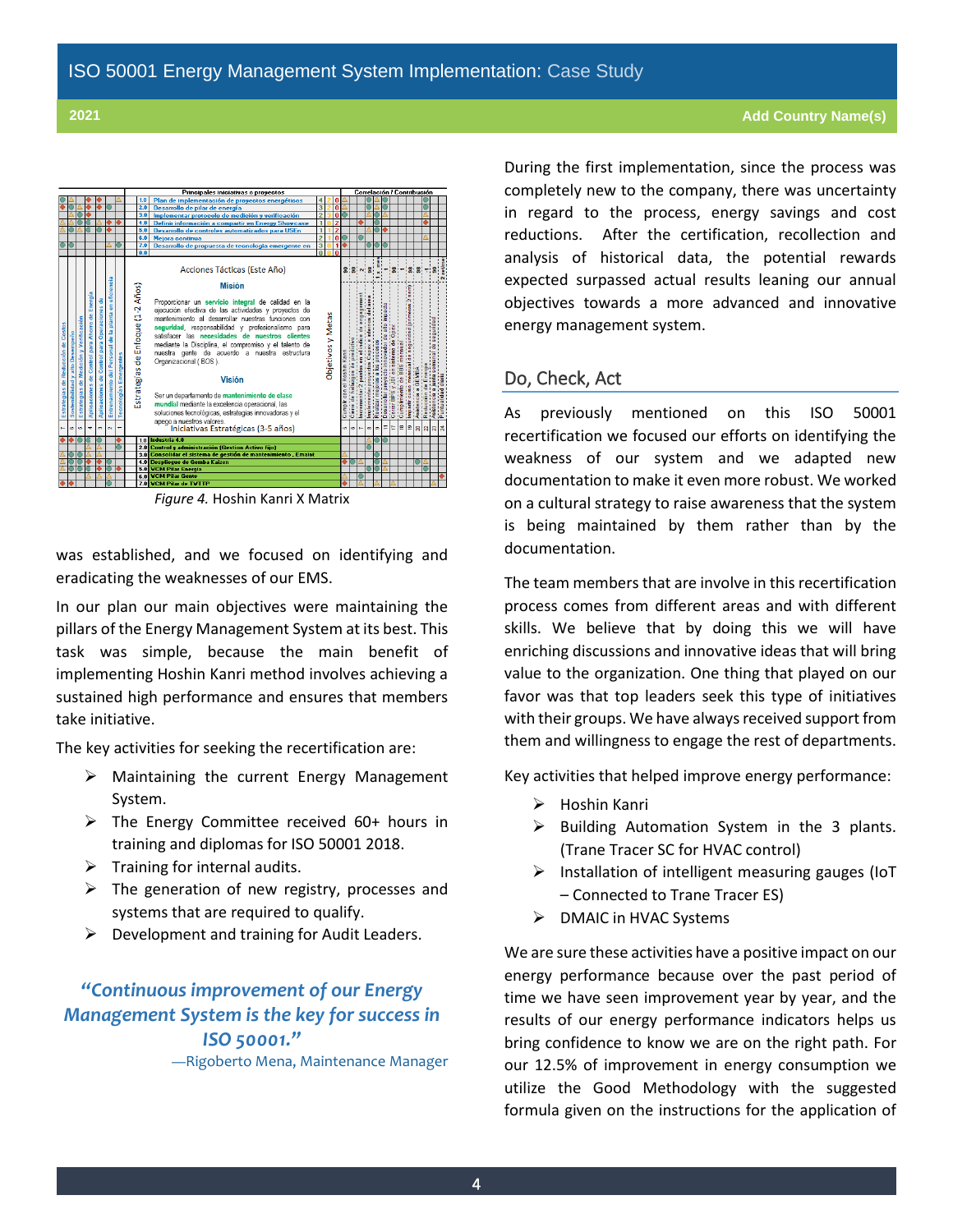this award. We compared reporting period with baseline period energy consumption.

```
baseline period energy intensity – reporting period energy intensity \frac{1}{2} x 100
            baseline period energy intensity
Figure 5. Formula used for determining our energy
```
performance improvement.

For this data we took into account all the different sources of energy that we currently use in our site. (Electricity and Natural Gas).

We leverage on different tools to help us predict the energy consumption behavior for the following year, by doing so we can address specific projects to mitigate any extra consumption predicted. Each project done during the improvement period is corroborated by the recollection and analysis of data, supported by the predictive maintenance team that are the responsible for the installation of the power analyzers in the center charge of the equipment to review. With these data recollections the energy committee obtains the information required for the verification of our before and after improvement. Every project is documented in the Registry of Energetic Improvements Bottom Up.

We recently changed our procurement process of equipment that consumes electrical power. This initiative secures that we procure state of the art products and that what we buy is classified with high electric efficiency. All purchases are validated by the energy committee.

For the external audit we usually prepare to make sure we define the team members that will be involved during the actual audit week. We review extensively all documentation is in place in our organization cloud and Energy Management SharePoint.

#### **Transparency**

After obtaining the ISO 50001 certification we received a recognition from the Secretary Board of Sustainable Development of our state (Figure 6). This recognition confirms our efforts in reducing energy consumption and greenhouse gas emissions implementing and leading by example with actions against climate change.



*Figure 6.* Green House Gas Reduction Recognition by the State of Nuevo León

Other bodies involved in our transparency process:

- Trane Monterrey Site presentation of Case Study during **National Commission for Energy Efficiency Use (CONUEE)** for the 6<sup>th</sup> annual EMS forum. **(2017)**
- Case Study published on the website for the *Commission for Environmental Cooperation (2017)*.
- Certification of ISO 50001 and Superior Energy performance by external audit party *Advanced Waste Management Systems (AWM) (2018).*

### What We Would Have Done Differently

Evaluations of performance after finishing a process are inherent to continuous improvement. Several steps were considered after thorough analysis of our actions. We concluded opportunity for development in the subject of new technology and data analysis simulations were missing.